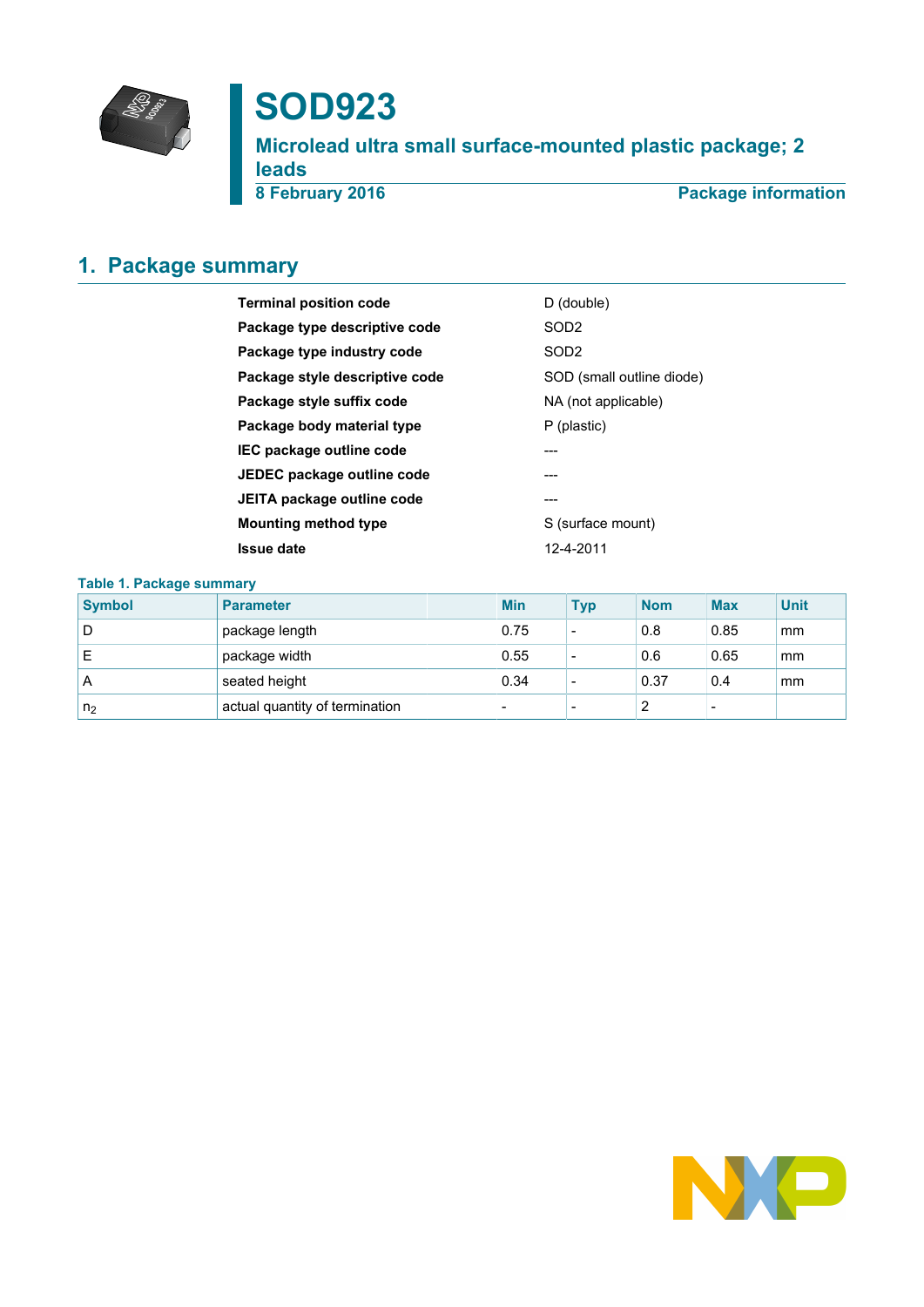# <span id="page-1-0"></span>**2. Package outline**

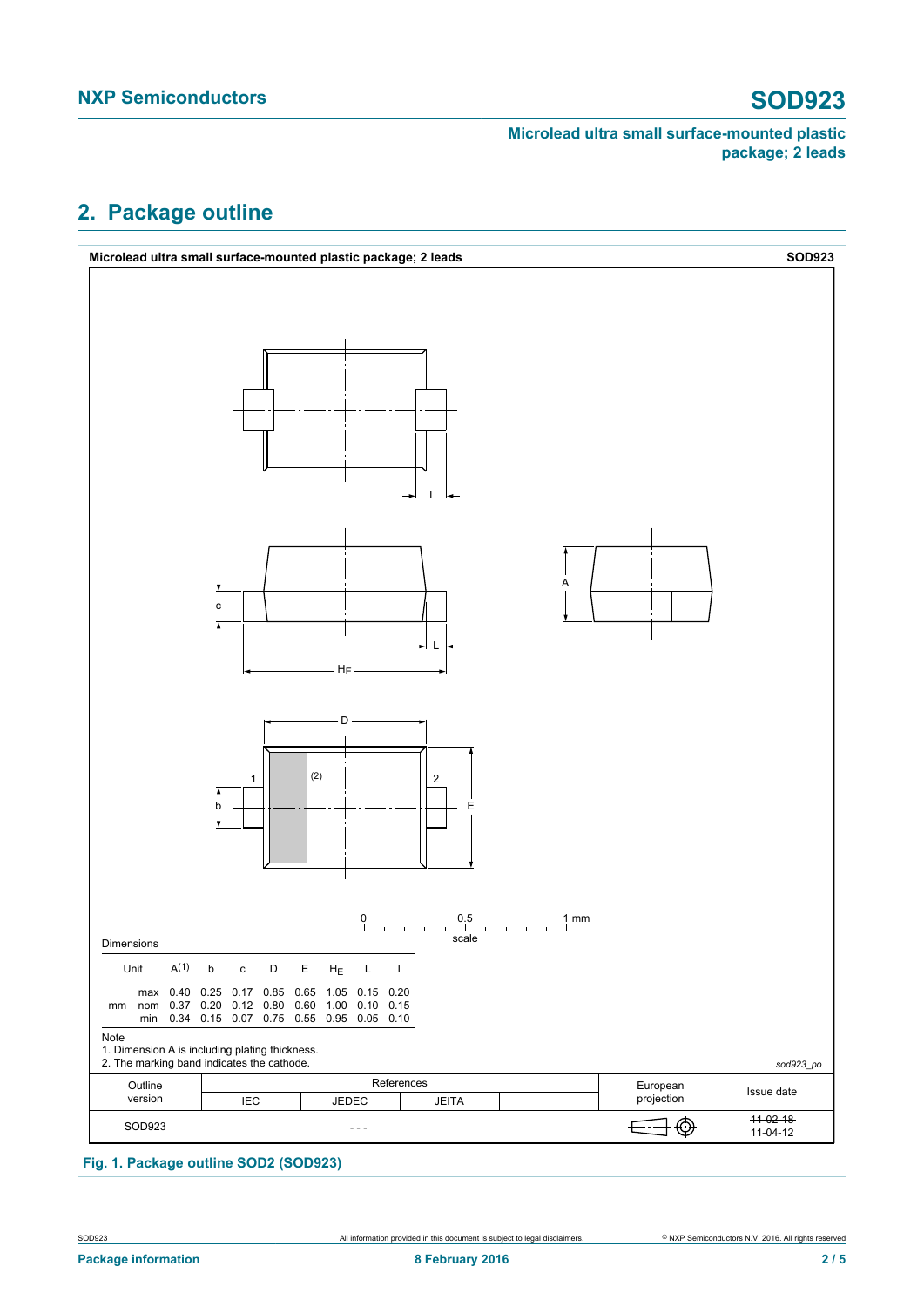# <span id="page-2-0"></span>**3. Soldering**



**Fig. 2. Reflow soldering footprint for SOD2 (SOD923)**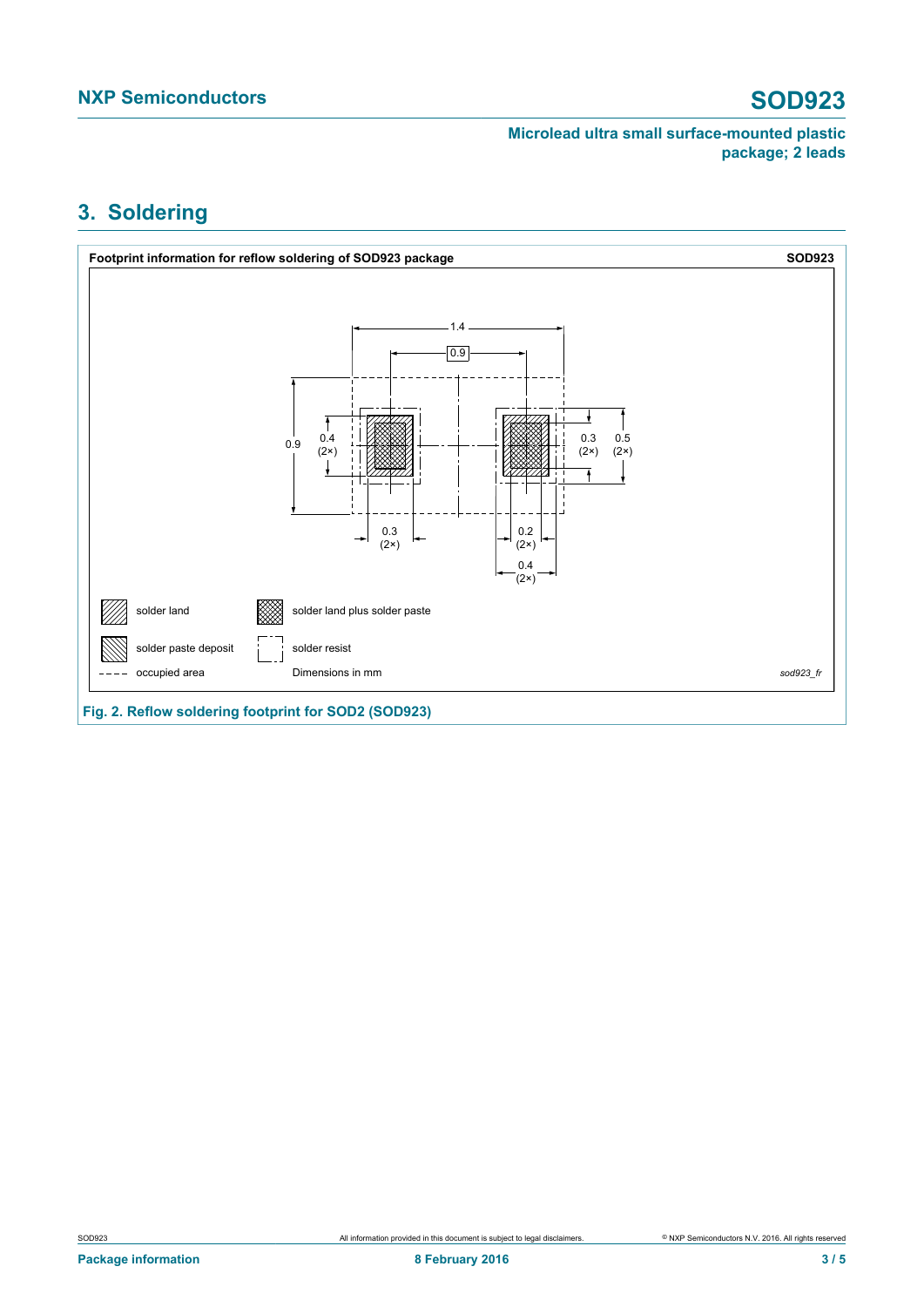# <span id="page-3-0"></span>**4. Legal information**

### **Disclaimers**

**Limited warranty and liability** — Information in this document is believed to be accurate and reliable. However, NXP Semiconductors does not give any representations or warranties, expressed or implied, as to the accuracy or completeness of such information and shall have no liability for the consequences of use of such information. NXP Semiconductors takes no responsibility for the content in this document if provided by an information source outside of NXP Semiconductors.

In no event shall NXP Semiconductors be liable for any indirect, incidental, punitive, special or consequential damages (including - without limitation lost profits, lost savings, business interruption, costs related to the removal or replacement of any products or rework charges) whether or not such damages are based on tort (including negligence), warranty, breach of contract or any other legal theory.

Notwithstanding any damages that customer might incur for any reason whatsoever, NXP Semiconductors' aggregate and cumulative liability towards customer for the products described herein shall be limited in accordance with the *Terms and conditions of commercial sale* of NXP Semiconductors.

**Right to make changes** — NXP Semiconductors reserves the right to make changes to information published in this document, including without limitation specifications and product descriptions, at any time and without notice. This document supersedes and replaces all information supplied prior to the publication hereof.